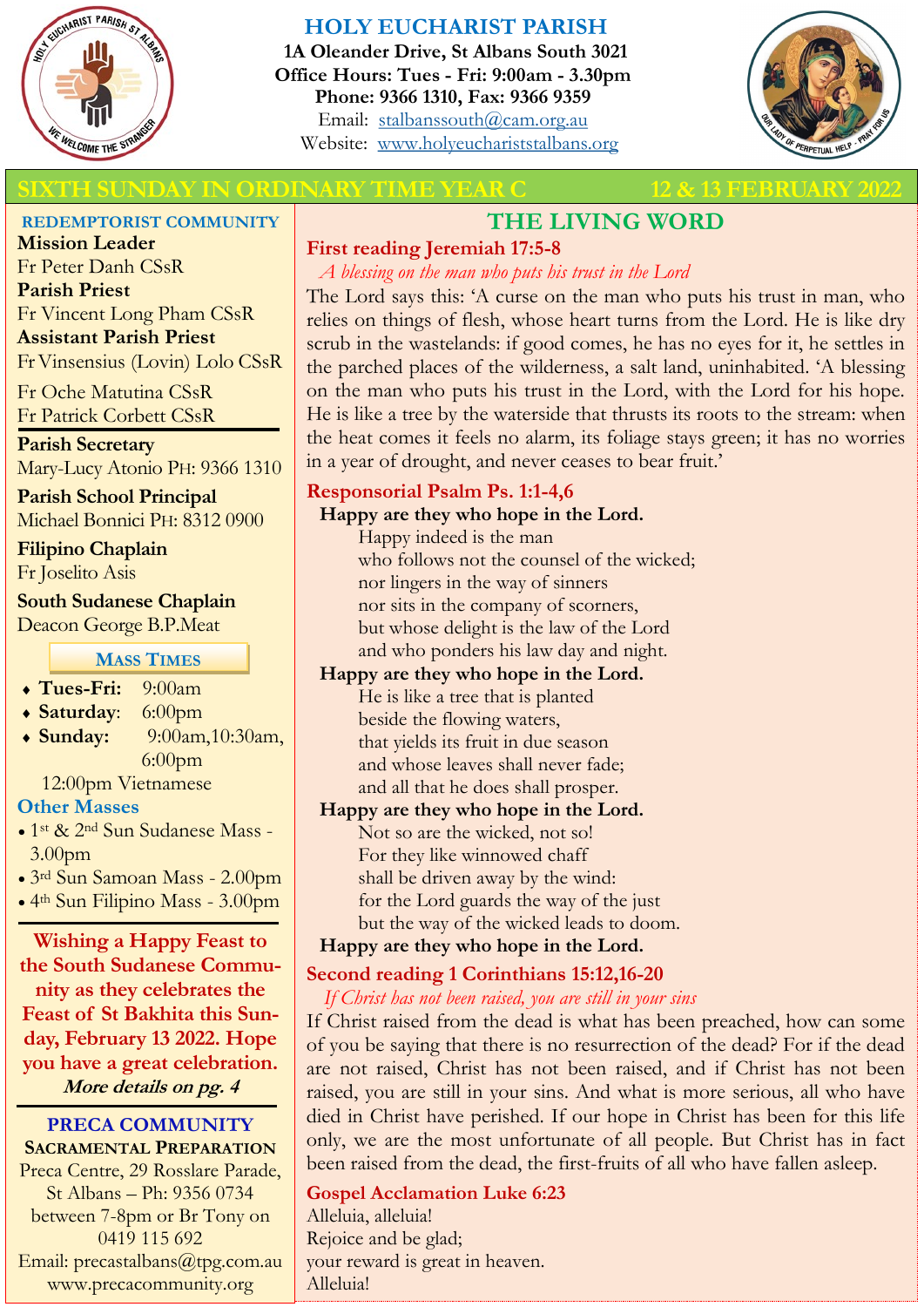#### **Gospel Luke 6:17,20-26**

# *Happy are you who are poor, who are hungry, who weep*

Jesus came down with the Twelve and stopped at a piece of level ground where there was a large gathering of his disciples with a great crowd of people from all parts of Judaea and from Jerusalem and from the coastal region of Tyre and Sidon. Then fixing his eyes on his disciples he said: 'How happy are you who are poor: yours is the kingdom of God. Happy you who are hungry now: you shall be satisfied. Happy you who weep now: you shall laugh. Happy are you when people hate you, drive you out, abuse you, denounce your name as criminal, on account of the Son of Man. Rejoice when that day comes and dance for joy, for then your reward will be great in heaven. This was the way their ancestors treated the prophets. 'But alas for you who are rich: you are having your consolation now. Alas for you who have your fill now: you shall go hungry. Alas for you who laugh now: you shall mourn and weep. 'Alas for you when the world speaks well of you! This was the way their ancestors treated the false prophets.'

#### **REFLECTION ON THE GOSPEL**

This classic gospel message is addressed to those who listen. To hear and respond to the heart of the message that follows, namely to love your enemies and to do good to those who hate you, calls for an extraordinary expansiveness of spirit only possible for those who are totally open to the power of God's Spirit working in their lives. It is not easy to love one's enemy particularly when the enemy, the one subtly undermining or manipulating you, comes in the guise of friend. Yet, even in the face of subtle enmity, the message is clear: do not respond in kind, respond instead with love, compassion and unreserved forgiveness. It is also important to rise above the pettiness of the other and refuse to be a victim. To the one who takes away your coat, you offer your shirt as well. In this way, the real power remains with the one who is too expansive to retaliate.

The recipients of this gospel, the members of Luke's late first century communities, were well acquainted with the Jewish traditions that informed their faith, even if many were not themselves Jewish. The Jewish Christians in the community as well as the "Godfearers" who accepted Jesus of Nazareth as Saviour and Christos or Messiah had been introduced to the God of steadfast love  $(h \Box \text{ esed})$  and wombcompassion (rah $\Box$ amîm). They believed that God was concerned about justice in the legal system (mishpat) and right relationship (sedeqah) between people and nations, ever ready to forgive those who turn away from injustice and wrongdoing. The songs

and prayers of the Jewish heritage reminded them constantly of the compassionate ways of God in their history and in their personal lives. When the Lukan Jesus tells these people to be merciful or compassionate as God is compassionate, they know what he means. They also know the cost of compassion in situations where retaliation is the more spontaneous instinct. God-like compassion remains the stance required of Christian disciples in the face of opposition and hatred, even the opposition that comes in the guise of friendship.

Compassion, forgiveness and love of enemies are rare commodities in international politics and in the resolution of global conflicts as well as in personal relationships. Sadly, the major trouble spots on our globe witness to constant retaliation and face-saving measures that harden positions and exacerbate division. There is ample evidence that hatred, fuelled by injustice, is begetting violence in many parts of the world. And yet the only way to break the cycles of violence that perpetuate death and destruction is the way of compassion and love. God-like compassion requires that we, as nations and as individuals, let go of past hurts, examine our tenaciously held opinions, try to see the world from the perspective of those we mistrust and work for peace that is grounded in love.

#### **By Veronica Lawson RSM**

# **FIVE WAYS WE CAN PRACTICE CONVERSION Be converted, the kingdom of God is at hand.**

These are the first world we hear from the lips of Our Blessed Savior as He initiates His Public ministry. Conversion in Greek is *Metanoia,*meaning change of heart. The core of the teaching of the Precursor of Jesus, St. John the Baptist, was the same, "Be converted because the Kingdom of God is at hand." Furthermore, St. Peter and the Apostles also preached the call to conversion. Therefore, if the greatest of all prophets, the first Pope, and Jesus Himself preached the urgency of conversion then indeed it must be important!

The Church, the Mystical Body of Christ, reiterates this message in various forms and seasons. At the start of the Holy Sacrifice of the Mass, after greeting the people, the priest invites himself and the whole congregation to pause briefly for an examination of conscience. On what? Our communal and personal recognition of sin and humble invocation that God would have mercy on us and help us to undergo *metanoia*—conversion of life. *Ways that we can undergo a true conversion of life*

The following are ways that we can delve deep into our souls and strive for a sincere and deep conversion of life! However, we must always remember that true conversion of life is more God's work in our souls than our doing! We must collaborate with the grace of the Lord!

#### **1. Memory**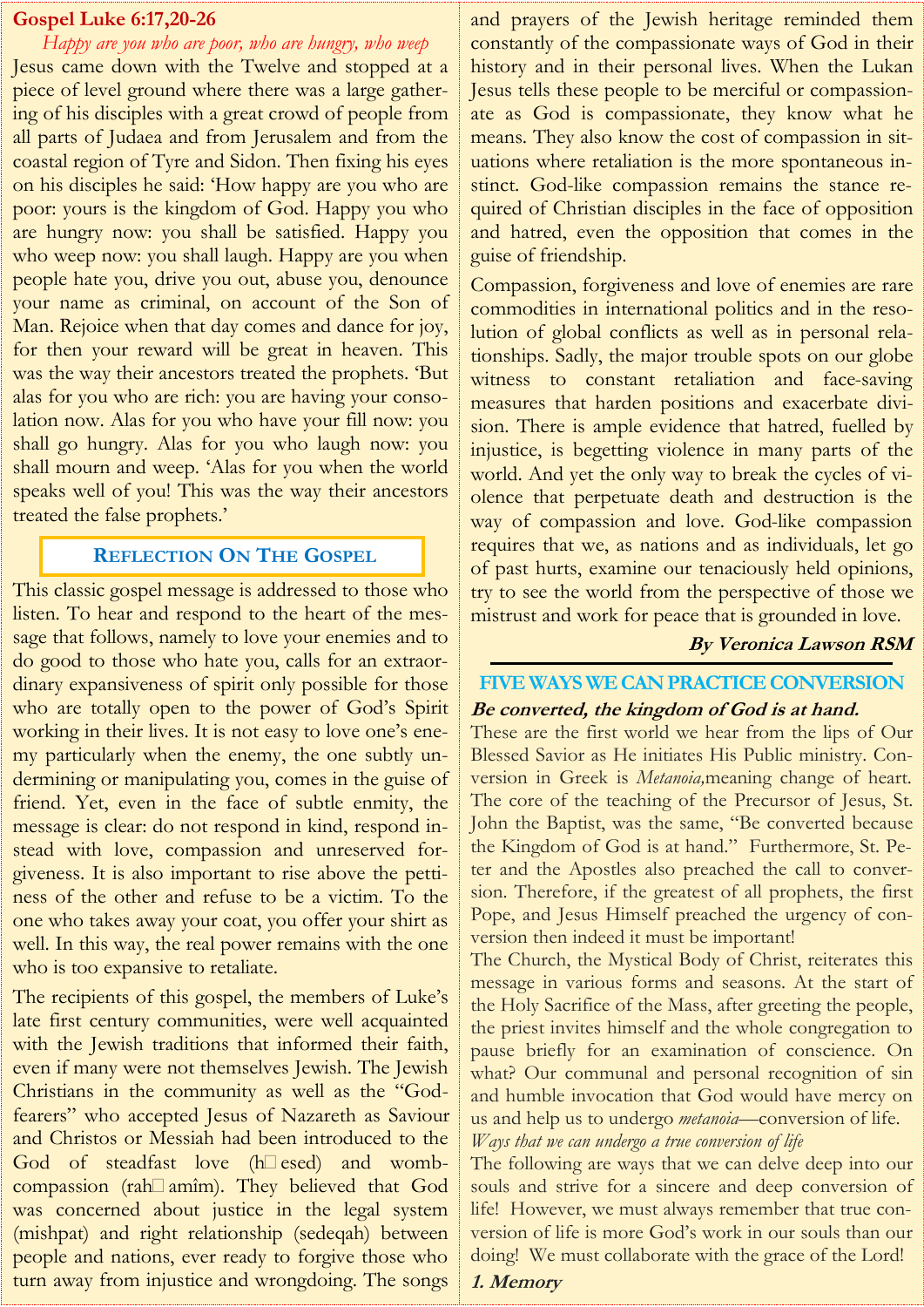Our memory is in need of constant purification. St. Paul exhorts us to put on the mind of Christ; then he says that you have the mind of Christ. Past wounds in our early years, addictions that enslaved, abuses either physical, emotional, social or moral—all of these must be brought to the Lord for a deep healing and conversion. One short but powerful suggestion: THE WORD OF GOD! The Word of God is powerful like a two-edged sword that separates bone from marrow. The daily reading of the Word of God in prayerful meditation can result in the conversion of the mind. One more step: memorize Sacred Scripture! If you like this analogy: what chlorine is and does to a swimming pool (cleansing and purifying) the Word of God can do to the human mind. *Lord, may your Word be a light for my path and a torch for my steps!*

# **2. Eyes**

Our eyes need constant vigilance and control. Unfortunately, the most powerful addiction in the United States is that of pornography. Children are exposed to this ravenous and merciless wolf at a very tender age. Studies show that pornography can be more powerful than the addiction to drugs. A recovering gang member, drug-addict and alcoholic rejoiced that he was able to conquer all the above vices. However, he could not detach himself from the addiction to pornography.

Three suggestions to attain this*metanoia*/conversion:

- At the crack of dawn upon waking, to consecrate one's who being - especially the eyes - to the Immaculate Heart of Mary.
- Second, when tempted invoke the Precious Blood of Jesus as a shield against the fiery darts of the devil.
- Lastly, visit the Blessed Sacrament exposed and contemplate the Eucharistic heart of Jesus. In the words of the Psalmist: "Look to the Lord and be radiant with joy."

# **3. Control the Tongue**

Our tongue has to be controlled constantly! Saint James reminds us poignantly that we should be slow to speak and quick to listen. Jesus reminds us that every word that issues from our mouth will be subject to judgment. Also the Lord tells us that from the abundance of the heart the mouth speaks.

Here are three concrete suggestions to attain conversion of our mouth, a transformation of our speech:

First, we should get in the habit of speaking more to God and less to people.

Second, we should learn to hold back our impulses and think before we speak.

Finally, apply the Golden Rule of Jesus to speech. Do to others what you would have them do to you; say to others what you would like them say to you! Following this advice, we are on the highway to converting our tongue!

# **4. Intentions**

Being honest with ourselves we must humble admit that our intentions are often mixed. Even in the best of actions are hidden some self-seeking, self-love and vanity. Sincere examination of conscience will highlight this truth! In the Diary of Saint Faustina, time and time again Jesus manifests His desire that she always have purity of intention, that her actions be done to please Him and for the honor and glory of God. The Bible points out that man sees the appearance but God reads the heart. In the Sermon on the Mount Jesus strictly warns us not to do our actions to be seen and praised by man. Remember! Do your actions such that your right hand does not even know what your left hand is doing. Your father who sees in secret will recompense you.

The motto of St. Ignatius, the founder of the Jesuits, is four letters: A.M.D.G. —*Ad Maiorem Dei Gloriam*—meaning, for the greater glory of God. That indeed should be the motivating principle that drives all of our actions in life! One concrete suggestion to obtain the conversion/metanoia of our intentions —Give all to Jesus through the hands of Mary.

In the classic of St. Louis de Montfort, *True Devotion to Mary,* St. Louis presents a scene in which a pauper desires to present the King with an apple. The apple is not of the best, nor is the pauper the most worthy of admiration. However there is a secret to access to the heart of the King—the love the King has for his Queen. If the pauper can reach the Queen and give her the apple, then her Highness will take the apple, polish it, place it on a golden platter next to a beautiful flower and present it to the King. Then the King will accept it. Why? Not because of the pauper but because of the powerful and irresistible persuasion of the Queen. If we place our intentions in the Immaculate Heart of Mary then she purifies, embellishes and corrects our distorted motives!

# **5. Heart**

Last but not least we all must go through a daily conversion of the very center of our being - our heart. Jesus says that from the abundance of the heart the mouth speaks. The human heart can contain within it the most noble of intentions, but the human heart can also embrace the most despicable of desires. Constant conversion/*metanoia* of heart is necessary on a daily basis!

What might be the most efficacious means to undergo a true conversion of heart? Simple and to the point: *fervent and passionate daily holy communion!* In Holy Communion we receive the totality of Jesus: His Body, Blood, Soul, and Divinity. Therefore, if we receive His Body, that means we also receive His Sacred Heart. In the most Sacred Heart of Jesus can be found all of the most sublime virtues and to the highest degree of holiness and perfection.

Faith, hope, charity, patience, purity, meekness, obedience, mortification, fortitude— just to mention a few, are some of the virtues present in the Sacred Heart of Jesus. These virtues are present in every Consecrated Host that we can receive in Holy Communion on a daily basis.

In a real sense, we can undergo a daily spiritual heart transplant every time we receive Holy Communion with faith, devotion and love. Beyond a shadow of doubt, Holy Communion received with the proper dispositions is by far the most efficacious channel to arrive at a true conversion of heart. Our Lord's loving Heart burns and consumes all that is ugly and ignoble in our hearts so that we can truly say with the Apostle Saint Paul: "It is no longer I who live but Christ who lives in me!"

**By Fr. Ed Broom, OMV**